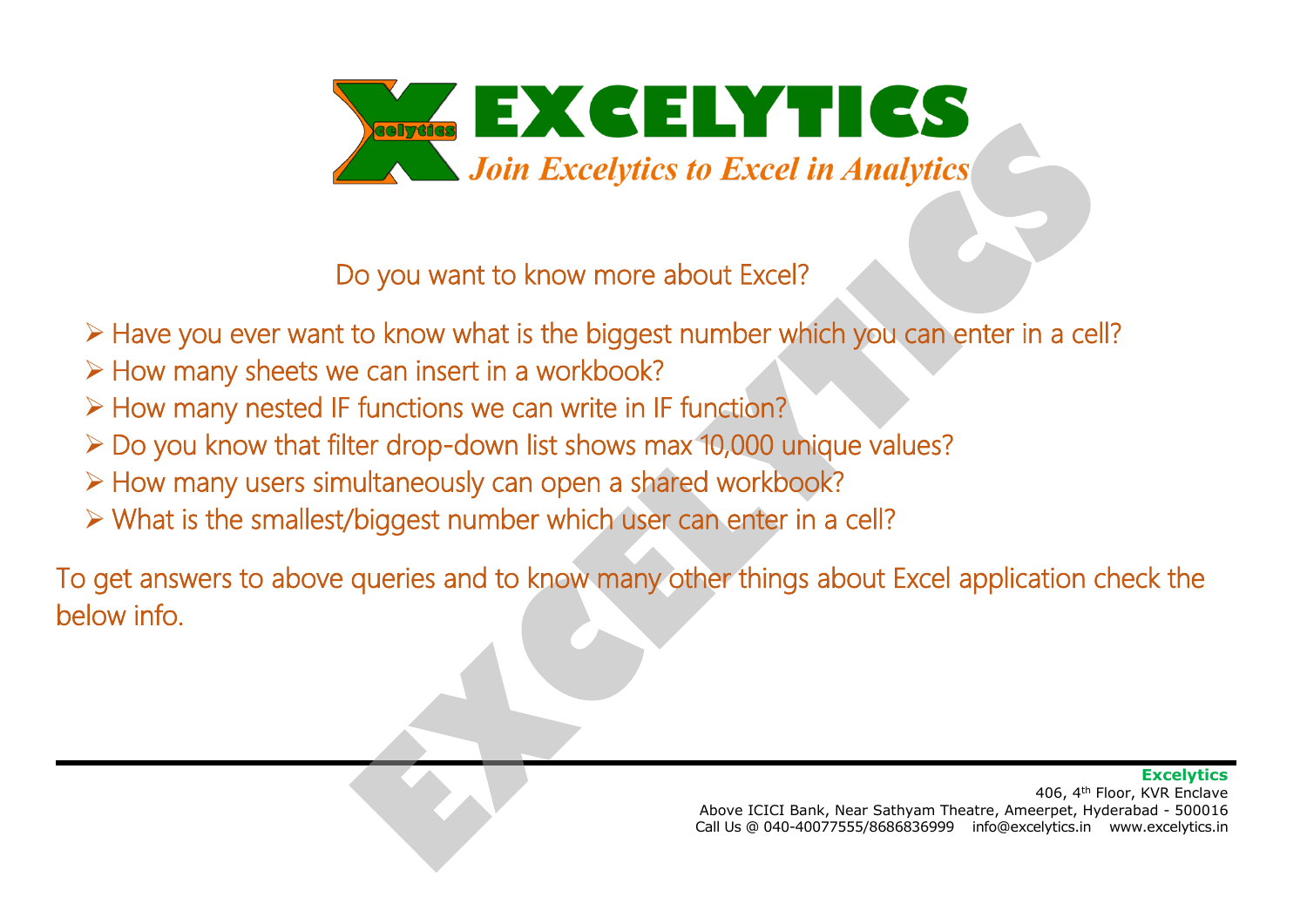

### Worksheet and workbook specifications and limits for Excel Version 2010

| Feature                                            | <b>Maximum Limit</b>                                                 |
|----------------------------------------------------|----------------------------------------------------------------------|
| Open workbooks                                     | Limited by available memory and system resources                     |
| Worksheet size                                     | 1,048,576 rows by 16,384 columns                                     |
| Column width                                       | 255 characters                                                       |
| Row height                                         | 409 points                                                           |
| Page breaks                                        | 1,026 horizontal and vertical                                        |
| Total number of characters that a cell can contain | 32,767 characters                                                    |
| Characters in a header or footer                   | 255                                                                  |
| Sheets in a workbook                               | Limited by available memory (default is 3 sheets)                    |
| Colors in a workbook                               | 16 million colors (32 bit with full access to 24 bit color spectrum) |
| Named views in a workbook                          | Limited by available memory                                          |

#### **Excelytics**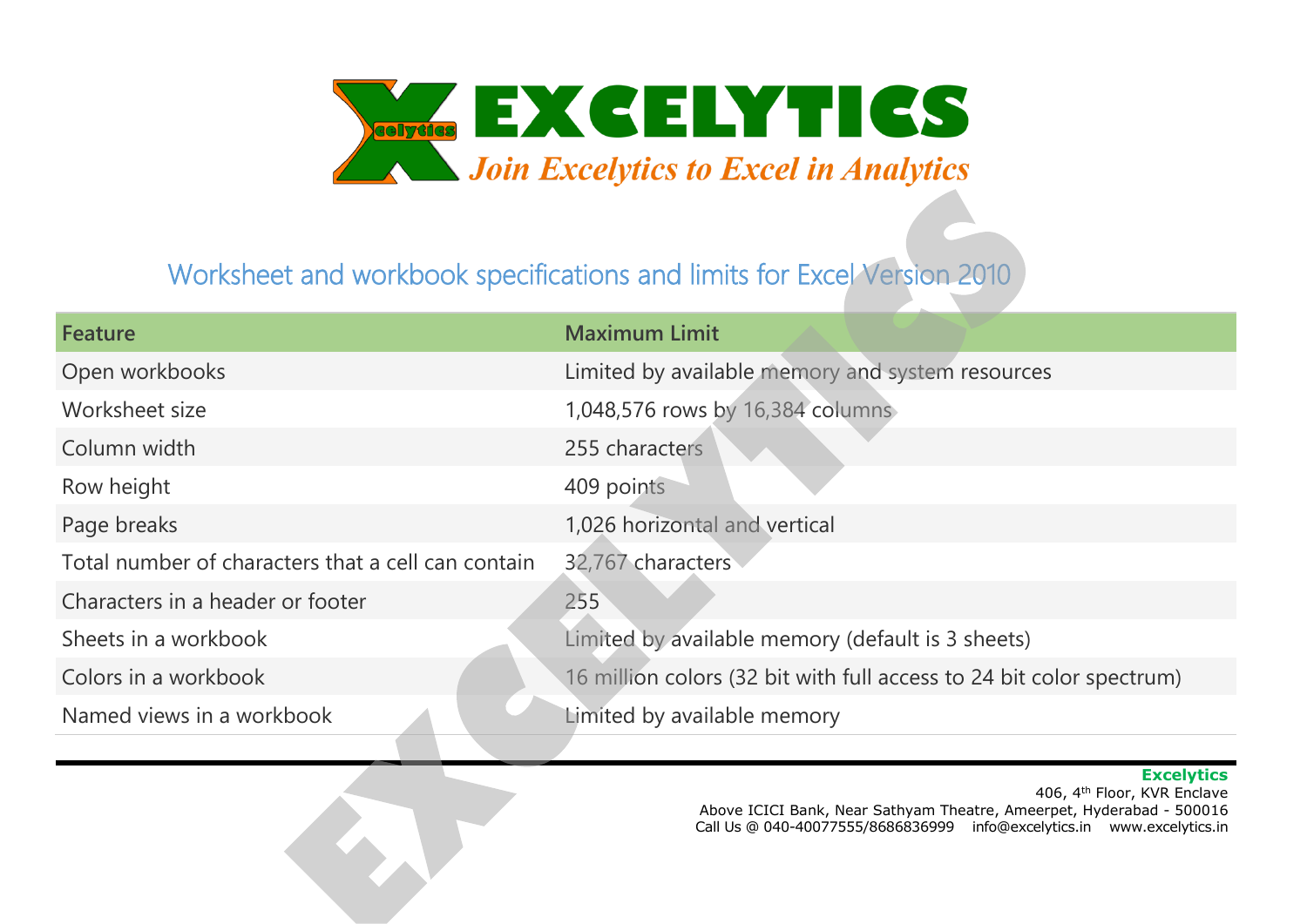

| <b>Feature</b>                  | <b>Maximum Limit</b>                                                                       |
|---------------------------------|--------------------------------------------------------------------------------------------|
| Unique cell formats/cell styles | 64,000                                                                                     |
| Fill styles                     | 256                                                                                        |
| Line weight and styles          | 256                                                                                        |
| Unique font types               | 1,024 global fonts available for use; 512 per workbook                                     |
| Number formats in a workbook    | Between 200 and 250, depending on the language version of Excel<br>that you have installed |
| Names in a workbook             | Limited by available memory                                                                |
| Windows in a workbook           | Limited by available memory                                                                |
| Hyperlinks in a worksheet       | 66,530 hyperlinks                                                                          |
| Panes in a window               | $\overline{4}$                                                                             |
| Linked sheets                   | Limited by available memory                                                                |
| <b>Scenarios</b>                | Limited by available memory; a summary report shows only the first<br>251 scenarios        |
| Changing cells in a scenario    | 32                                                                                         |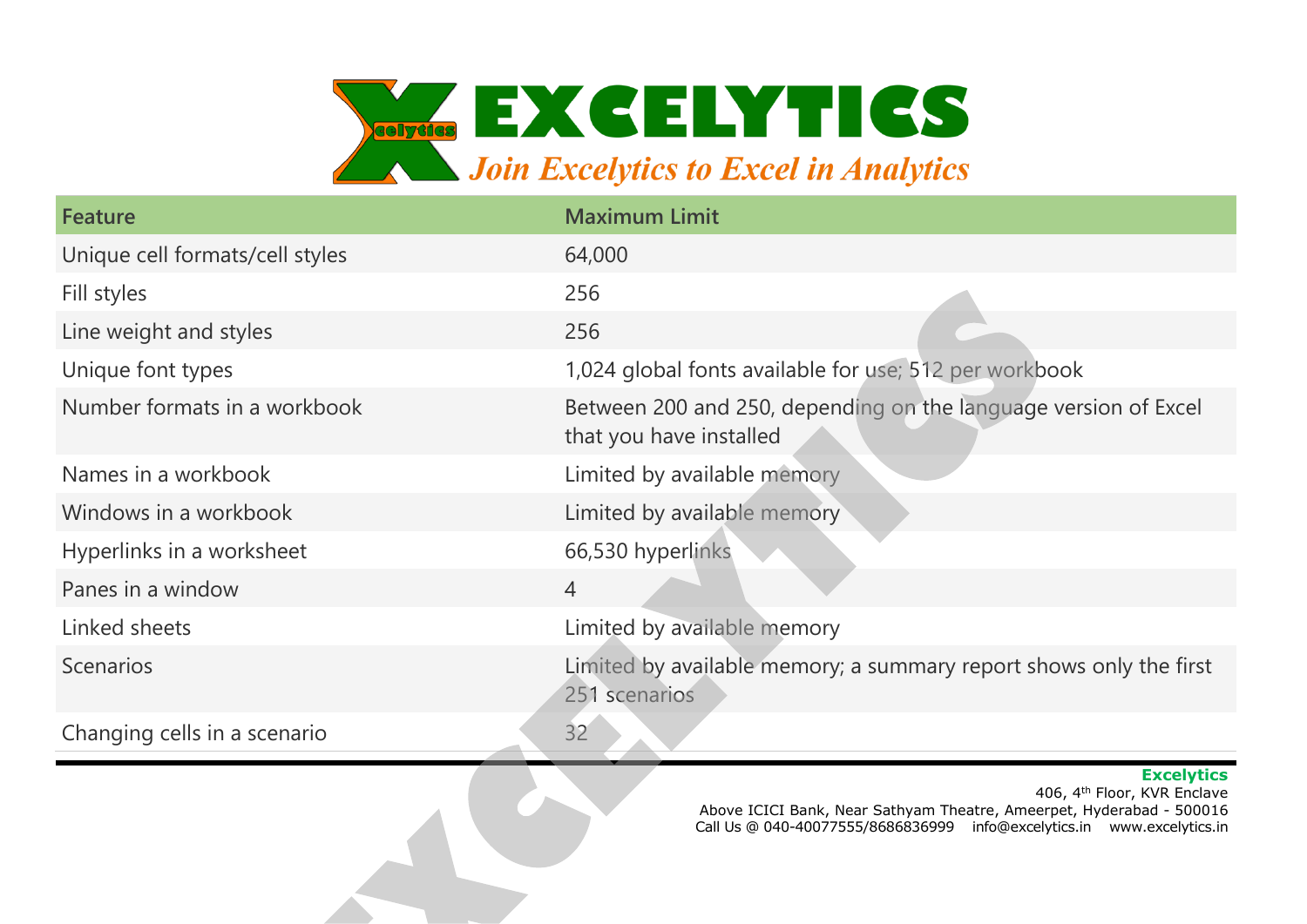

| <b>Feature</b>                            | <b>Maximum Limit</b>                                       |
|-------------------------------------------|------------------------------------------------------------|
| Adjustable cells in Solver                | 200                                                        |
| <b>Custom functions</b>                   | Limited by available memory                                |
| Zoom range                                | 10 percent to 400 percent                                  |
| Reports                                   | Limited by available memory                                |
| Sort references                           | 64 in a single sort; unlimited when using sequential sorts |
| Undo levels                               | 100                                                        |
| Fields in a data form                     | 32                                                         |
| Workbook parameters                       | 255 parameters per workbook                                |
| Items displayed in filter drop-down lists | 10,000                                                     |
| Noncontiguous cells that can be selected  | 2,147,483,648 cells                                        |
|                                           |                                                            |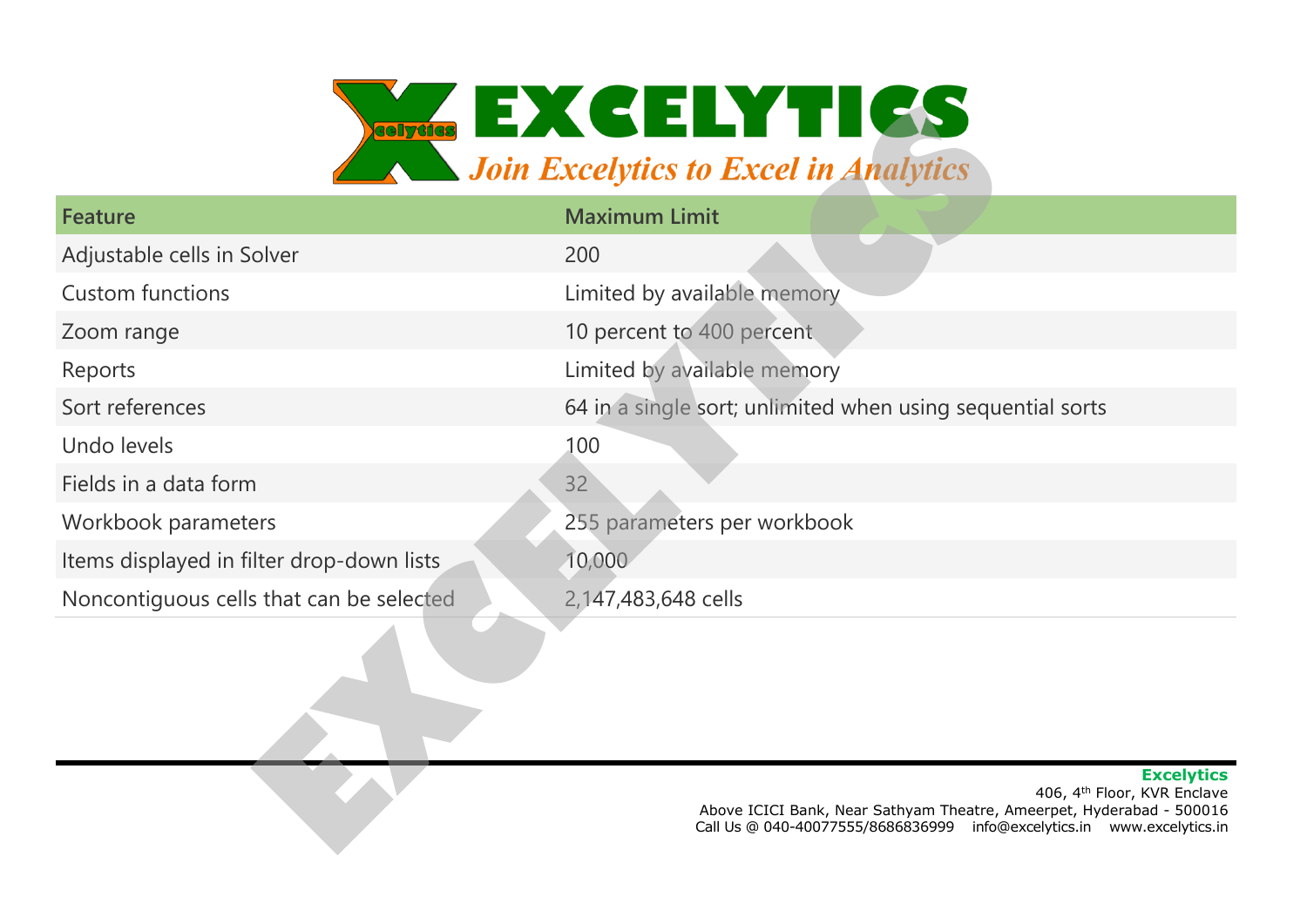

### Calculation specifications and limits

| Feature                          | <b>Maximum Limit</b>  |
|----------------------------------|-----------------------|
| Number precision                 | 15 digits             |
| Smallest allowed negative number | $-2.2251E - 308$      |
| Smallest allowed positive number | 2.2251E-308           |
| Largest allowed positive number  | 9.99999999999999E+307 |

#### **Excelytics**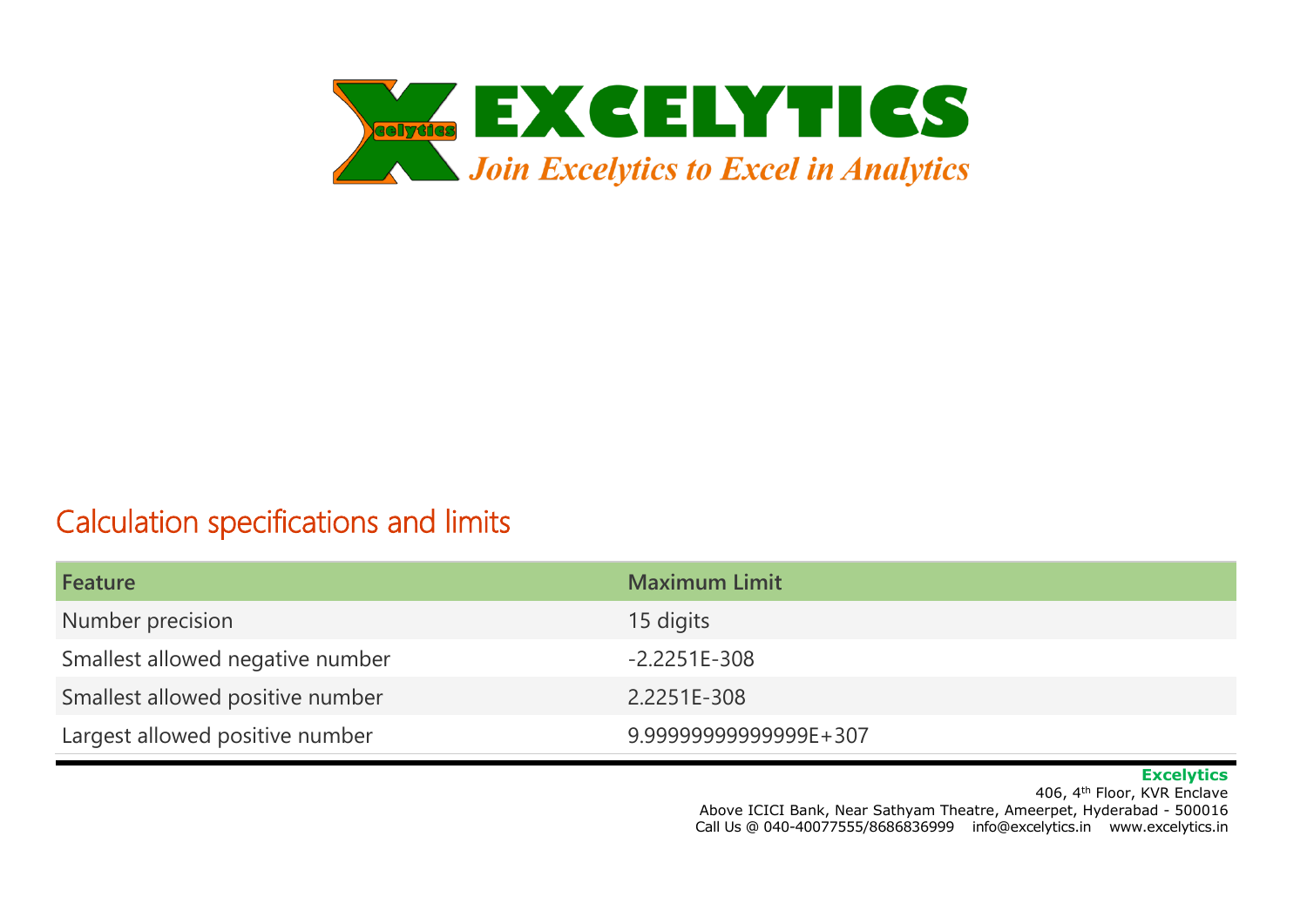

| <b>Feature</b>                              | <b>Maximum Limit</b>        |
|---------------------------------------------|-----------------------------|
| Largest allowed negative number             | $-9.99999999999999E+307$    |
| Largest allowed positive number via formula | 1.7976931348623158e+308     |
| Largest allowed negative number via formula | $-1.7976931348623158e+308$  |
| Length of formula contents                  | 8,192 characters            |
| Internal length of formula                  | 16,384 bytes                |
| <b>Iterations</b>                           | 32,767                      |
| Worksheet arrays                            | Limited by available memory |
| Selected ranges                             | 2,048                       |
| Arguments in a function                     | 255                         |
| Nested levels of functions                  | 64                          |
| User defined function categories            | 255                         |
| Number of available worksheet functions     | 341                         |
| Size of the operand stack                   | 1,024                       |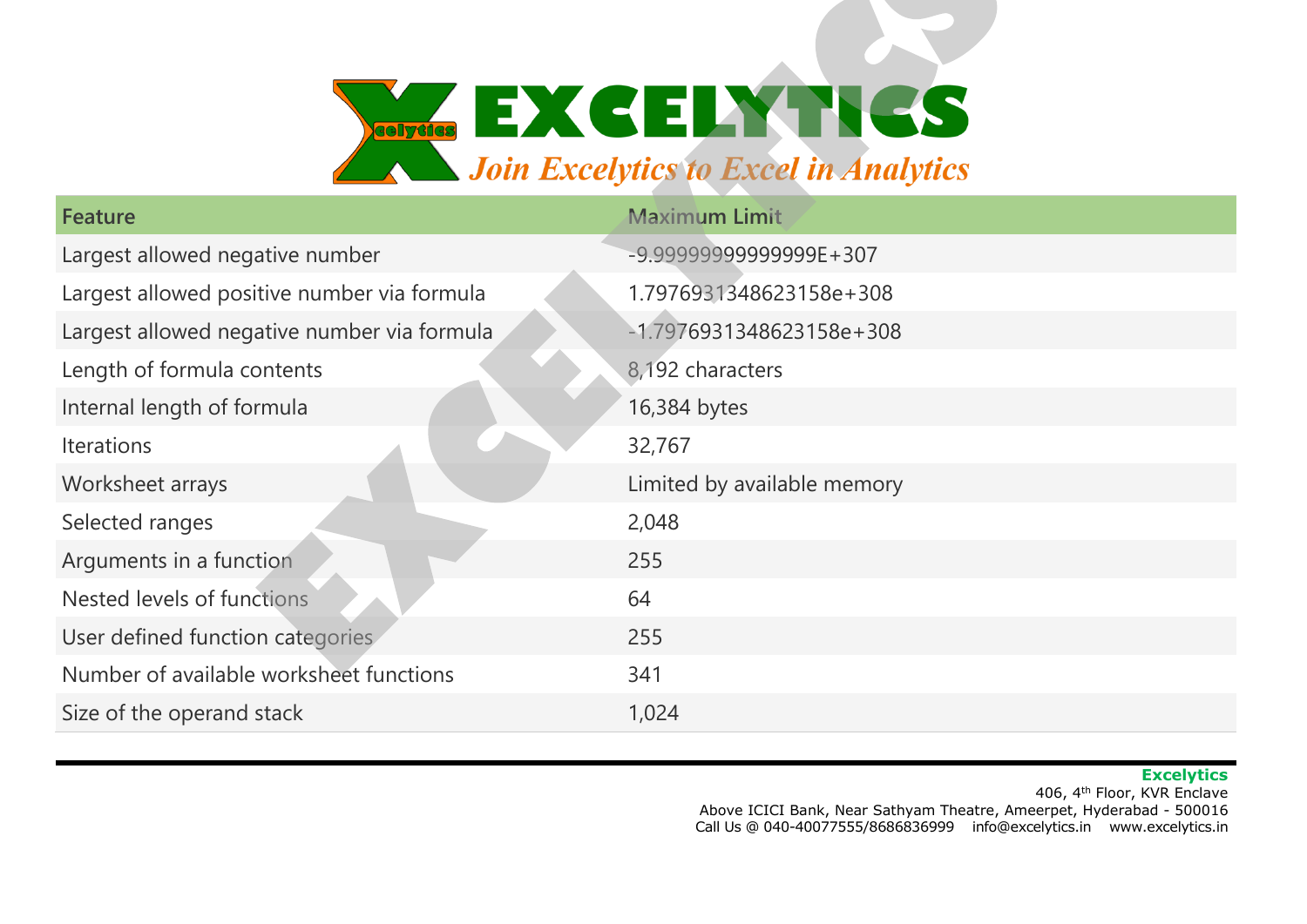

| <b>Feature</b>                                   | <b>Maximum Limit</b>                                           |
|--------------------------------------------------|----------------------------------------------------------------|
| Cross-worksheet dependency                       | 64,000 worksheets that can refer to other sheets               |
| Cross-worksheet array formula dependency         | Limited by available memory                                    |
| Area dependency                                  | Limited by available memory                                    |
| Area dependency per worksheet                    | Limited by available memory                                    |
| Dependency on a single cell                      | 4 billion formulas that can depend on a single cell            |
| Linked cell content length from closed workbooks | 32,767                                                         |
| Earliest date allowed for calculation            | January 1, 1900 (January 1, 1904, if 1904 date system is used) |
| Latest date allowed for calculation              | December 31, 9999                                              |
| Largest amount of time that can be entered       | 9999:59:59                                                     |
|                                                  |                                                                |

## Charting specifications and limits

#### **Excelytics**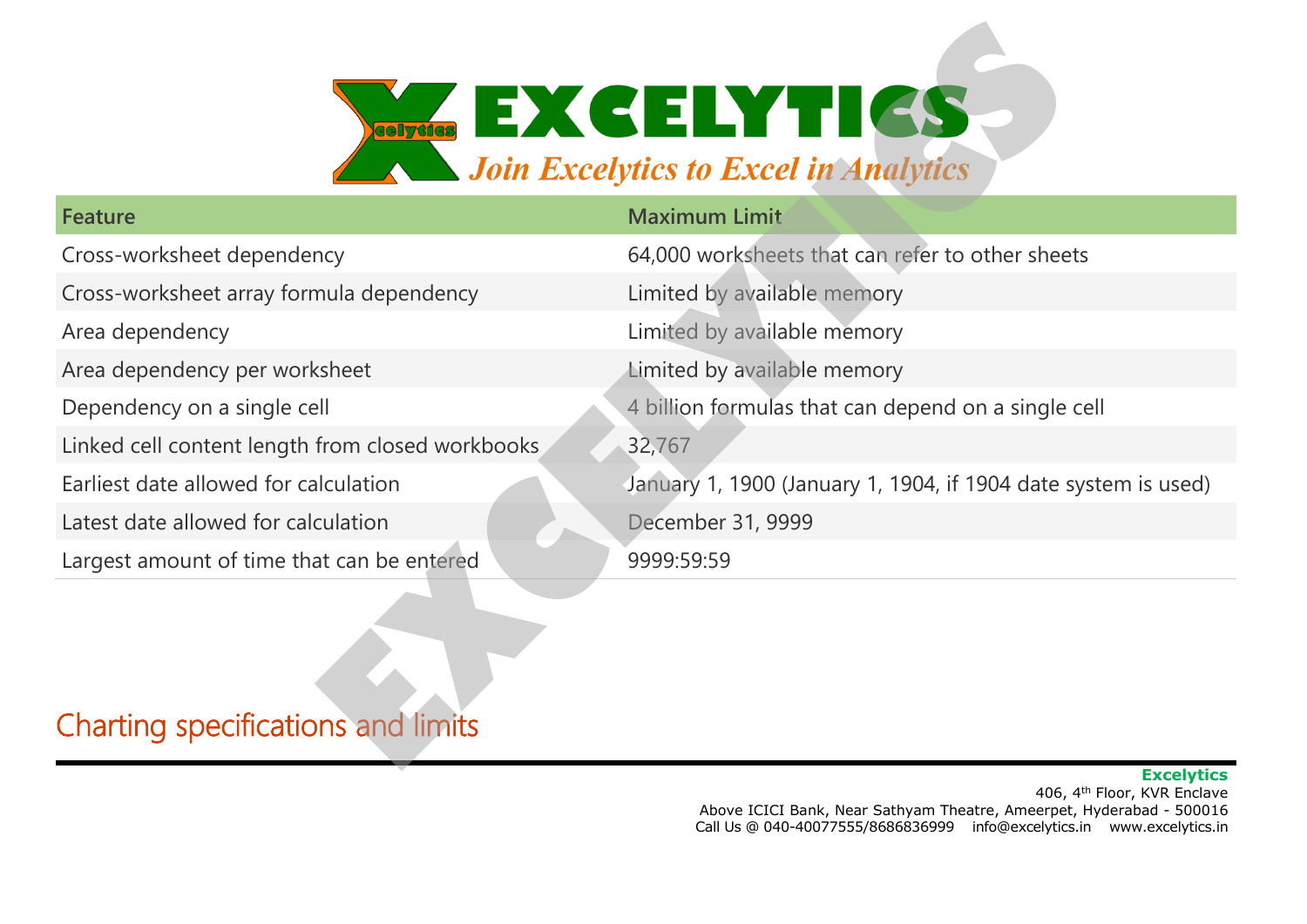

| Feature                                      | <b>Maximum Limit</b>        |
|----------------------------------------------|-----------------------------|
| Charts linked to a worksheet                 | Limited by available memory |
| Worksheets referred to by a chart            | 255                         |
| Data series in one chart                     | 255                         |
| Data points in a data series for 2-D charts  | Limited by available memory |
| Data points in a data series for 3-D charts  | Limited by available memory |
| Data points for all data series in one chart | Limited by available memory |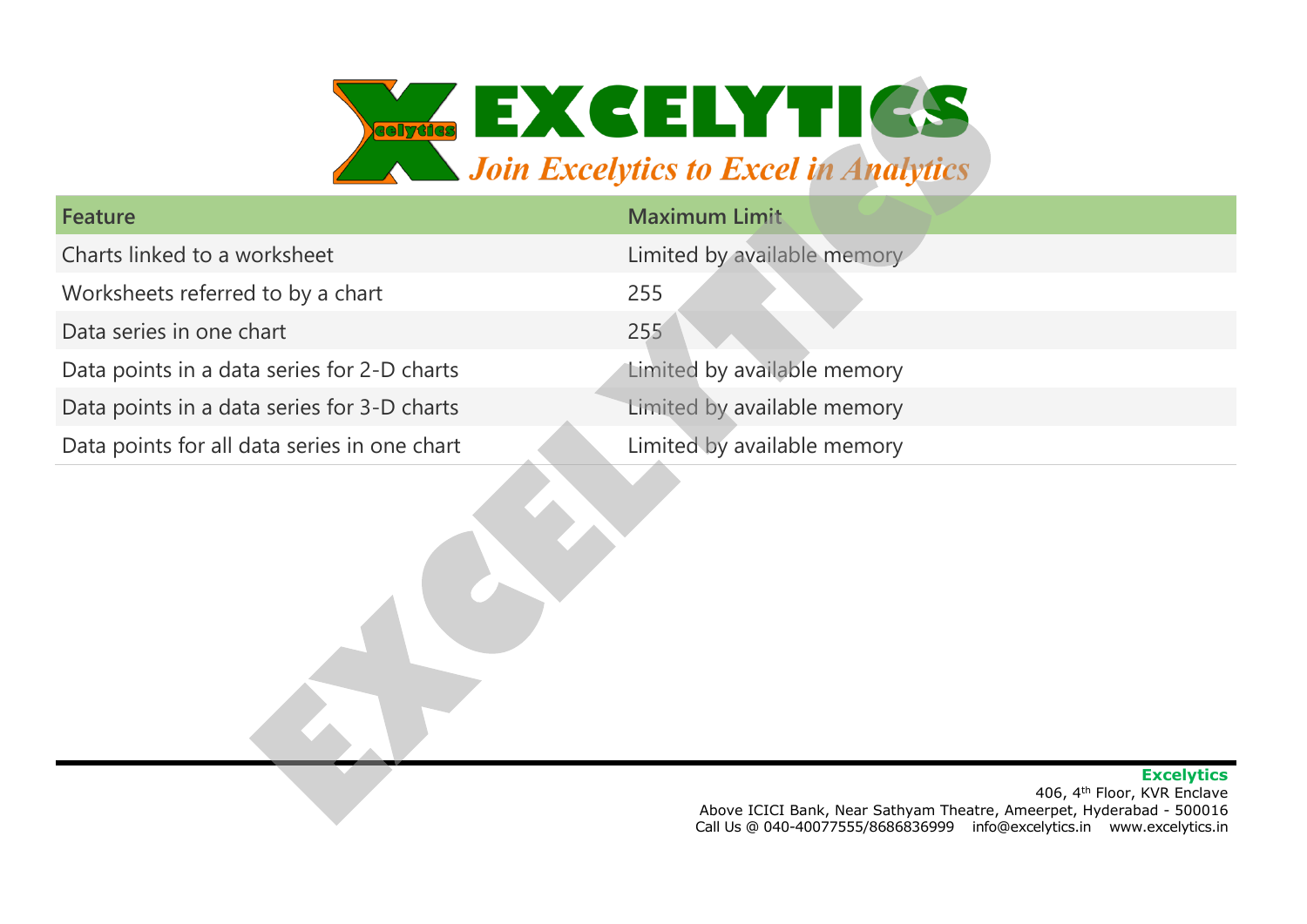

### PivotTable and PivotChart report specifications and limits

| Feature                                         | <b>Maximum Limit</b>                     |
|-------------------------------------------------|------------------------------------------|
| PivotTable reports on a sheet                   | Limited by available memory.             |
| Unique items per field                          | 1,048,576                                |
| Row or column fields in a PivotTable report     | Limited by available memory              |
| Report filters in a PivotTable report           | 256 (may be limited by available memory) |
| Value fields in a PivotTable report             | 256                                      |
| Calculated item formulas in a PivotTable report | Limited by available memory              |
| Report filters in a PivotChart report           | 256 (may be limited by available memory) |
| Value fields in a PivotChart report             | 256                                      |
| Calculated item formulas in a PivotChart report | Limited by available memory              |
| Length of the MDX name for a PivotTable item    | 32,767                                   |
| Length for a relational PivotTable string       | 32,767                                   |
| Items displayed in filter drop-down lists       | 10,000                                   |

#### **Excelytics**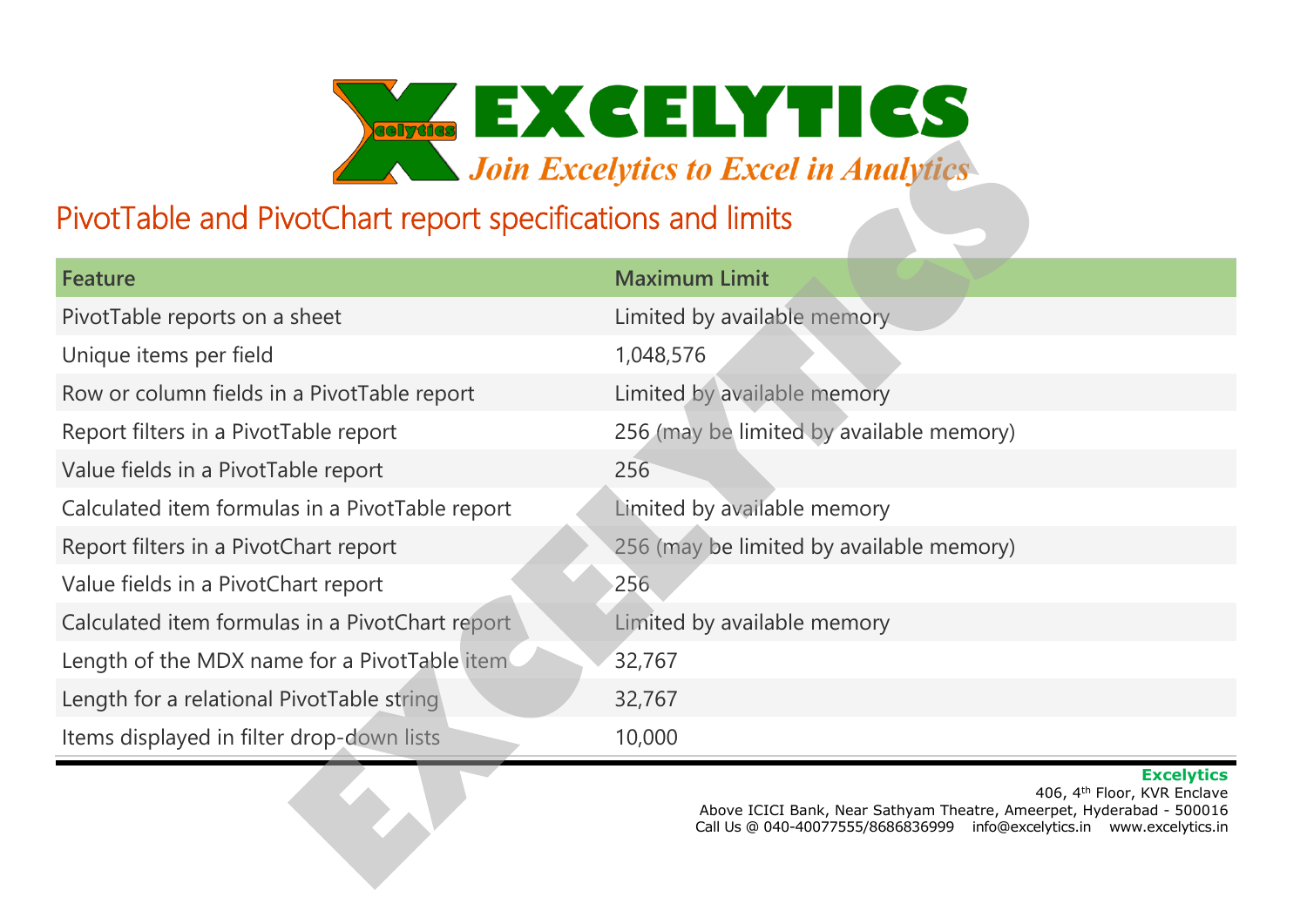

## Shared workbook specifications and limits

| <b>Feature</b>                                                                                   | <b>Maximum Limit</b>                                                                                                 |
|--------------------------------------------------------------------------------------------------|----------------------------------------------------------------------------------------------------------------------|
| Users who can open and share a shared workbook at<br>the same time                               | 256                                                                                                                  |
| Personal views in a shared workbook                                                              | Limited by available memory                                                                                          |
| Days that change history is maintained                                                           | 32,767 (default is 30 days)                                                                                          |
| Workbooks that can be merged at one time                                                         | Limited by available memory                                                                                          |
| Cells that can be highlighted in a shared workbook                                               | 32,767                                                                                                               |
| Colors used to identify changes made by different<br>users when change highlighting is turned on | 32 (each user is identified by a separate color; changes made by<br>the current user are highlighted with navy blue) |
| Excel tables in a shared workbook                                                                | $0$ (zero)                                                                                                           |
|                                                                                                  | <b>NOTE:</b> A workbook that contains one or more Excel tables cannot<br>be shared.                                  |

#### **Excelytics**